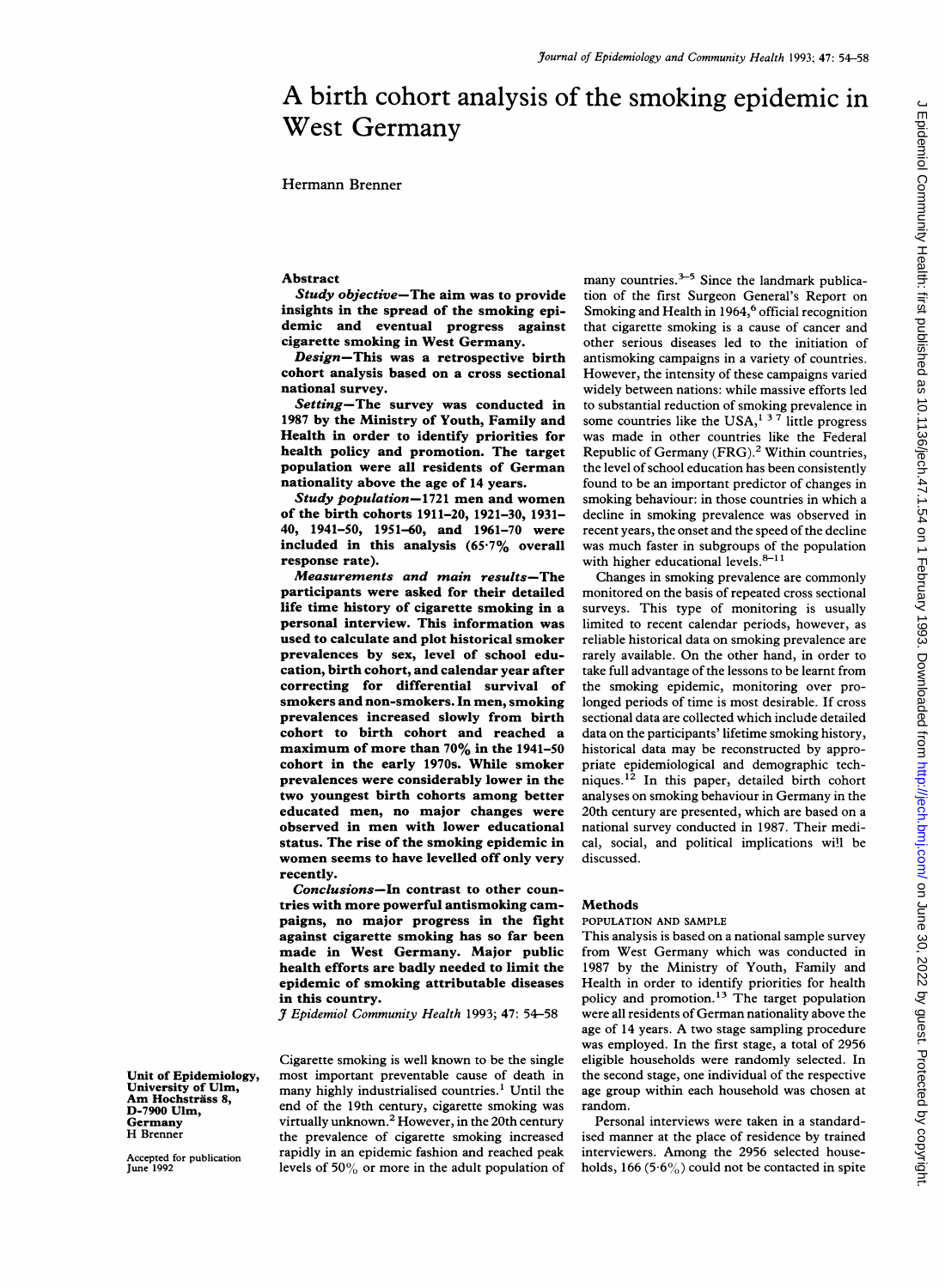of repeated attempts. One hundred and fifty six interviews (533%) could not be carried out because of long term absence or severe sickness of the selected household member. Interviews were refused or not completed in 692 cases  $(23.4\%)$ . With a total number of 1942 completed interviews, the overall response rate was  $65.7\%$ .

In this analysis, only persons born between 1911 and 1970 were included. These persons were between 17 and 76 years old at the time of the interview. Analyses were carried out by sex, birth cohort (six 10 year cohorts from 1911-1920 to 1961-1970) and level of school education  $(\leq 9)$ years and > 9 years; these categories reflect standard education categories in Germany). Overall, there were 1800 men and women in the eligible age range. Seventy nine participants  $(4.39\%)$ were excluded due to missing information on their smoking history or level of school education. The numbers of participants within the categories of analysis are given in the table. No separate analyses are presented for the two categories with less than 25 participants due to the potentially large random error.

## LIFETIME SMOKING HISTORY

Each participant was asked for his lifetime history of cigarette smoking (including, among others, calendar year of initiation and eventual cessation), which was used to reconstruct his smoking status for each calendar year between his birth and 1987, the year of the interview. People who had never smoked were classified as non-smokers for the entire period. Former smokers were classified as smokers for the period beginning with the year of initiation up to the year of cessation. Current smokers were classified as smokers for the period beginning with the year of initiation up to and including 1987, the year of the survey. Unsuccessful previous quitting attempts for which sufficiently detailed data were unavailable had to be neglected.

#### CALCULATION OF SMOKING PREVALENCES

For each birth cohort, the smoker prevalence was calculated by single calendar year up to 1987. In order to obtain valid estimates of historical smoking prevalences the following corrections had to be made.

#### (1) Correction for selective survival

Cigarette smokers have higher mortality rates than non-smokers.<sup>14-21</sup> As a result, uncorrected historical smoker prevalences derived from survivors of a given birth cohort tend to underestimate the true historical smoker prevalences. The corrections were made following <sup>a</sup> procedure proposed and described in detail by Harris. <sup>12</sup> The

Number of participants by sex, birth cohort, and level of school education

| Sex    | School<br>education | <b>Birth</b> cohort<br>(Age at interview in 1987) |     |     |                                                                                                        |     |     |       |
|--------|---------------------|---------------------------------------------------|-----|-----|--------------------------------------------------------------------------------------------------------|-----|-----|-------|
|        |                     | 1911–20                                           |     |     | 1921-30 1931-40 1941-50 1951-60 1961-70<br>$(67-76)$ $(57-66)$ $(47-56)$ $(37-46)$ $(27-36)$ $(17-26)$ |     |     | Total |
| Male   | $\leq 9$ years      | 78                                                | 93  | 80  | 73                                                                                                     | 60  | 43  | 427   |
|        | $> 9$ vears         | 19 <sup>a</sup>                                   | 52  | 54  | 74                                                                                                     | 97  | 83  | 379   |
|        | Total               | 97                                                | 145 | 134 | 147                                                                                                    | 157 | 126 | 806   |
| Female | $\leq 9$ years      | 111                                               | 116 | 102 | 77                                                                                                     | 98  | 44  | 548   |
|        | $>9$ years          | 21 <sup>a</sup>                                   | 31  | 40  | 66                                                                                                     | 121 | 88  | 367   |
|        | Total               | 132                                               | 147 | 142 | 143                                                                                                    | 219 | 132 | 915   |

<sup>a</sup>No separate analyses are presented for this cell because of the small number of persons

procedure was modified for the application to the German population for which no large prospective cohort studies on total mortality of smokers and non-smokers are available. This was done by calculating hypothetical survival rates of smokers and non-smokers based on age specific mortality rates in the total population, age specific smoker prevalences, and estimates of relative death rates of smokers compared to non-smokers. The latter were estimated on the basis of large prospective cohort studies conducted in the white population of the United States as well as some defined European populations. $14-21$  A detailed description of the correction procedure which has a major impact only for the two oldest birth cohorts is given in the appendix.

#### (2) Correction for selective response

Uncorrected results of this survey are not necessarily fully representative of the target population as a result of the sampling scheme (overrepresentation of persons living in small households, see above) and the incomplete response. Sampling weights were therefore employed which were calculated in order to make the survey representative of the target population with regard to the distribution of basic sociodemographic variables in a complex poststratification procedure.<sup>13</sup>

### Results

Figure <sup>1</sup> shows the birth cohort specific smoker prevalence for all men. It can be seen that smoking was already very common in the 1911-1920 birth cohort which reached a peak prevalence of more than 60% in the 1940s and the early 1950s. The peak prevalence continued to rise, however, in subsequent birth cohorts and reached <sup>a</sup> maximum ofover 70% in the 1941-50 birth cohort. Furthermore, the age when more than  $60\%$  of the cohort had taken up smoking advanced from 25-34 years in the 1911-20 cohort (calendar year 1945) to 17-26 years in the 1941-50 cohort (calendar year 1967). Only in the youngest two birth cohorts were considerably lower smoking prevalences observed.

Stratification by level of school education (figs 2 and 3) revealed the following educational differences. Overall, smoking prevalences were slightly lower in men with higher levels of school education than in less educated men in earlier birth cohorts. Beginning around 1970, these differences widened sharply: smoking prevalence fell from a peak level of more than  $70\%$  to about  $40\%$ in the higher educated men born in 1941-50 in contrast to only a minor decrease in the less educated men of the same birth cohort. This suggests successful smoking cessation in a large proportion of former smokers with higher educational levels. Furthermore, the reduction of the peak smoking prevalence in the youngest two birth cohorts was much more pronounced in the higher educated men. Nevertheless, the apparent re-increase of smoking prevalence in the youngest birth cohort with higher educational level is disquieting and requires careful further monitoring.

In contrast to the findings in men, smoking was very uncommon in women born prior to 1920 (fig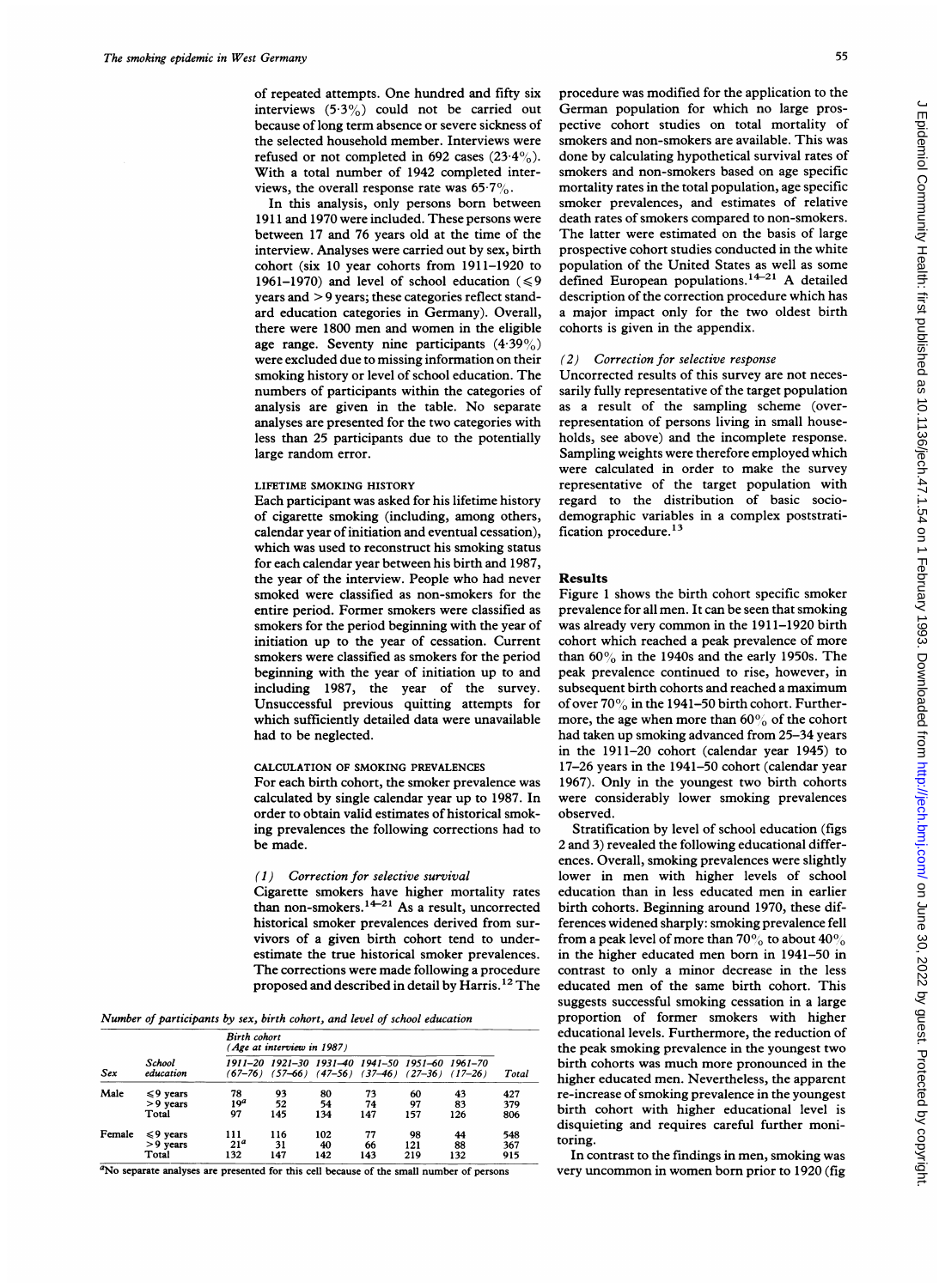4). However, smoking prevalences increased substantially from birth cohort to birth cohort and reached almost the same level as in men in the youngest two birth cohorts. Only in the youngest birth cohort does the increase in smoking prevalence seem to have levelled off. These latter patterns are essentially the same in women with lower (fig 5) and higher (fig 6) educational level. However, the analyses point to the leading role of the better educated women in the early phase of the smoking epidemic although these data have to



Figure <sup>1</sup> Smoker prevalence by birth cohort and calendar year in the total group of men



Figure 2 Smoker prevalence by birth cohort and calendar year in men with up to 9 years school education



Figure 3 Smoker prevalence by birth cohort and calendar year in men with more than 9 years school education

be interpreted with caution due to the small numbers of better educated women in the older cohorts (see table).

### **Discussion**

In the interpretation of this study the following methodologic considerations have to be kept in mind.

First, the response rate of the survey was rather low (about  $65\%$ ). If respondents and nonrespondents differ by smoking history this may lead to distortions of the observed uncorrected smoker prevalences. In this analysis, there was some indirect evidence for such distortions as smoker prevalences were in most cases somewhat higher (differences usually  $\leq 5\%$ ) after correction for the sampling scheme and selective response through the application of appropriate weights. The potential bias due to selective response should, however, be small in the corrected smoker prevalences that are presented in this paper.

Second, the lifetime history of cigarette smoking given in the survey was not detailed enough to identify periods of contemporary smoking abstinence with sufficient accuracy. Current or former smokers should not contribute to the estimated smoking prevalences during such periods. As this was not possible with our data, the historical smoker prevalences may tend to be somewhat overestimated in our analysis. It is, however, questionable whether this overestimation is of relevant size: although  $40.7\%$  of current smokers indicated that they had tried to quit smoking at least once, these attempts usually only led to very short periods of abstinence. For example, the median time of abstinence at the last attempt was only two months. Other pertinent information on smoking habits, such as number and tar content of cigarettes smoked or type of inhalation, which could not be derived retrospectively in sufficient detail, also had to be ignored.

Third, while the total number of participants in the survey was rather high, some of the sex and education specific analyses are based on relatively small numbers and may be subject to major random error. This particularly applies to better educated men and women in the older birth cohorts, as well as less educated men and women in the youngest birth cohort. The results for these subgroups should therefore be interpreted cautiously. The numbers of participants born prior to 1910 were too small to derive meaningful smoker prevalences for older birth cohorts.

Despite these methodological limitations, the analyses reveal important information on the dynamics of the smoking epidemic in Germany that is less evident in traditional cross sectional analyses. The results discussed below are of particular public health relevance.

In contrast to other countries with much more powerful antismoking campaigns,<sup>12 22</sup> the progress against the smoking epidemic has been very limited in the Federal Republic of Germany. Given the fact that the negative health effects and the enormous public health impact of cigarette smoking have been known for several decades, the ongoing rise of the smoking epidemic in women during this time period points to a tragic failure of health policy, health education, and health pro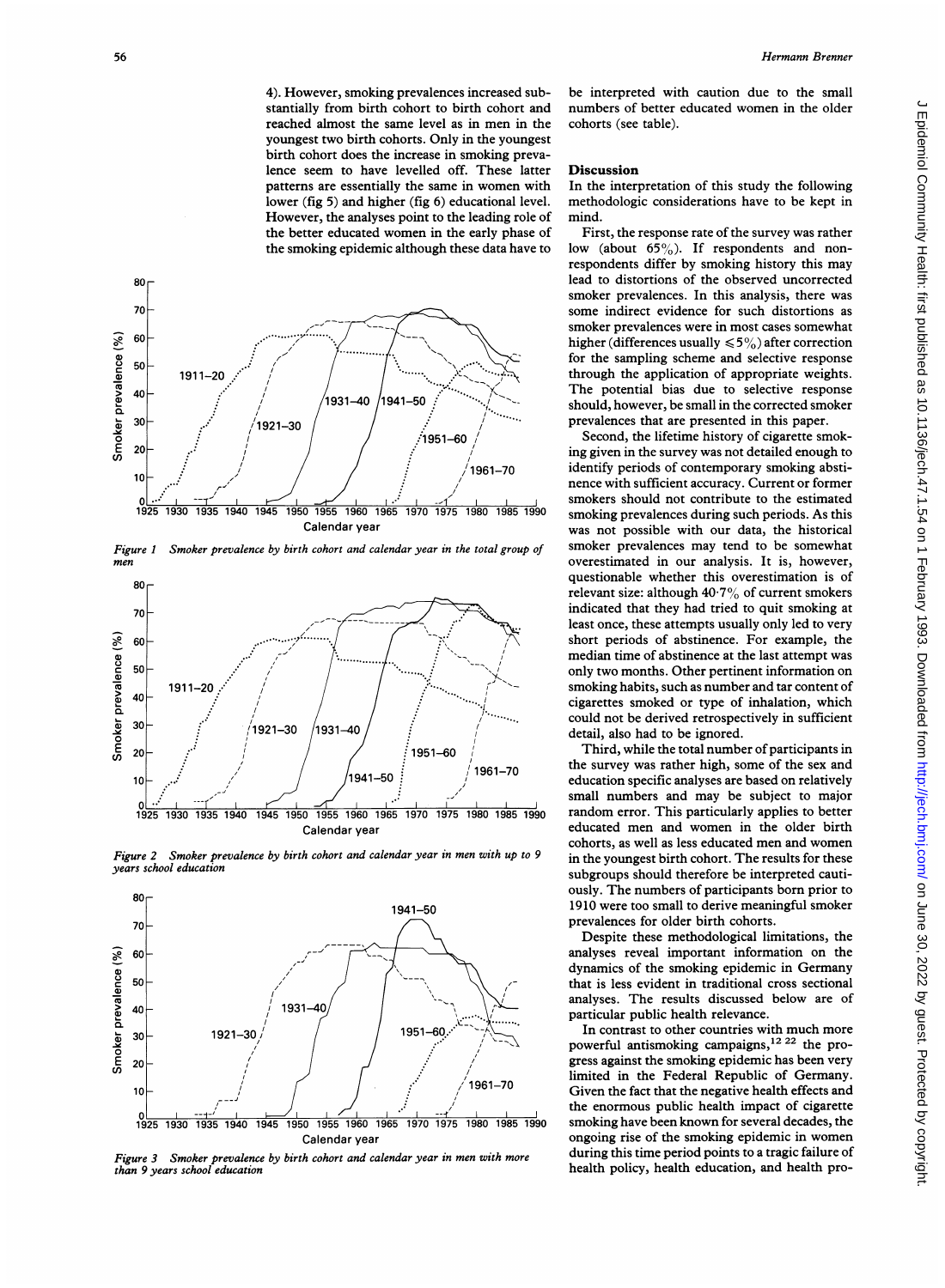motion that is likely to be responsible for a large burden of smoking related disease in the years to come. Only in the better educated men does there seem to be some evidence for a diminution in the smoking epidemic, although it appears to be cynical to talk of success, given that even in this group smoking prevalence still reaches peak levels of around  $50\%$ . Rather, these results should be viewed as an indicator for the need for intensified efforts to reduce the smoking epidemic, especially in less educated population groups.

There is a large variety of public health interventions that might be initiated in the fight



Figure 4 Smoker prevalence by birth cohort and calendar year in the total group of women



Figure 5 Smoker prevalence by birth cohort and calendar year in women with up to 9 years school education



Figure 6 Smoker prevalence by birth cohort and calendar year in women with more than 9 years school education

against the smoking epidemic. First, most smokers start smoking as teenagers. Comprehensive school health education, incorporating tobacco use prevention, should be provided in every school throughout the country. Such efforts might be supported by appropriate advertising restrictions<sup>23</sup> and media campaigns.<sup>24</sup> Second, smoking control programmes at the workplace should be promoted.<sup>25</sup> These programmes should provide traditional offers, such as smoking cessation classes, self help materials, and one to one counselling.<sup>26</sup> In addition, restrictive smoking policies should be implemented at the workplace, in public buildings and in transportation systems, as a measure of protection for non-smokers against passive smoking. These policies may also help many active smokers to quit.<sup>27</sup>

The price for the smoking epidemic is already very high. Even if we succeed to bring down the smoking epidemic in the near future it will take another few decades before the epidemic of some smoking related diseases, such as various forms of cancer,28 will level off. Health politicians in this country who still hesitate to take massive action against tobacco consumption should be aware of their coresponsibility for this ongoing epidemic.

The author gratefully acknowledges a helpful review of the manuscript by Dr Andreas Mielck.

#### Appendix

Following the notation introduced by Harris,<sup>12</sup> let  $p_{tu}$ denote the prevalence of cigarette smoking at age <sup>t</sup> among respondents alive at age u, where  $u \ge t$ . Let  $S_{tu}$ denote the proportion of smokers at age <sup>t</sup> who survive to age u, and let  $N_{tu}$  denote the corresponding survival probability among those not smoking at age t. Then <sup>a</sup> corrected historical prevalence of cigarette smoking at age t,  $p_{tt}$ , can be derived from the prevalence of smoking in survivors to age  $u$ ,  $p_{tu}$ , as

$$
= \frac{p_{tu}/S_{tu}}{p_{tu}/S_{tu}+(1-p_{tu})N_{tu}}
$$

In this study,  $S_{tu}$  and  $N_{tu}$  were estimated in the following way:

 $p_{tt} =$ 

Let  $T_{i(i+1)}$  denote the survival probability from age i to age  $i+1$  in the total population, let  $q_i$  denote the prevalence of smoking at age i, and let RR<sub>i</sub> denote the relative mortality of smokers compared to non-smokers at age i. Then

$$
T_{i(i+1)} = (1-q_i) \star N_{i(i+1)} + q_i \star (1 - RR_i \star (1 - N_{i(i+1)})).
$$

Inverting this equation leads to expressions for  $N_{i(i+1)}$ as well as  $S_{i(i+1)} = RR_i * (1 - N_{i(i+1)})$  as a function of  $T_{i(i+1)}$ ,  $q_i$  and RR<sub>i</sub>. Furthermore, assuming constant smoking behaviour from age <sup>t</sup> to age u,

$$
S_{tu} = \underset{i=t}{\overset{u-1}{II}} \, \, S_{i(i+1)} \, \, \text{and} \, \, N_{tu} = \underset{i=t}{\overset{u-1}{II}} \, \, N_{i(i+1)}.
$$

As mortality is rapidly increasing with age, the mortality rates in the 1980s, when the birth cohorts were more advanced in age, are most relevant for deriving corrected historical smoker prevalences. A life table of the FRG for the calendar period from 1980 to 1985 was therefore used to determine the  $T_{t(t+1)}$ . The corresponding  $q_i$ values were directly estimated from the survey, assuming that changes in age specific smoking prevalence from the 1980-85 period to 1987 are small. Finally, the following values were assigned to  $RR_i$ : 1.7 in men and  $1.3$  in women, for all  $i>35$ . These values are in the median range of results observed in large prospective studies on cigarette smoking and total mortality. <sup>1421</sup> No differences were assumed for total mortality in smokers